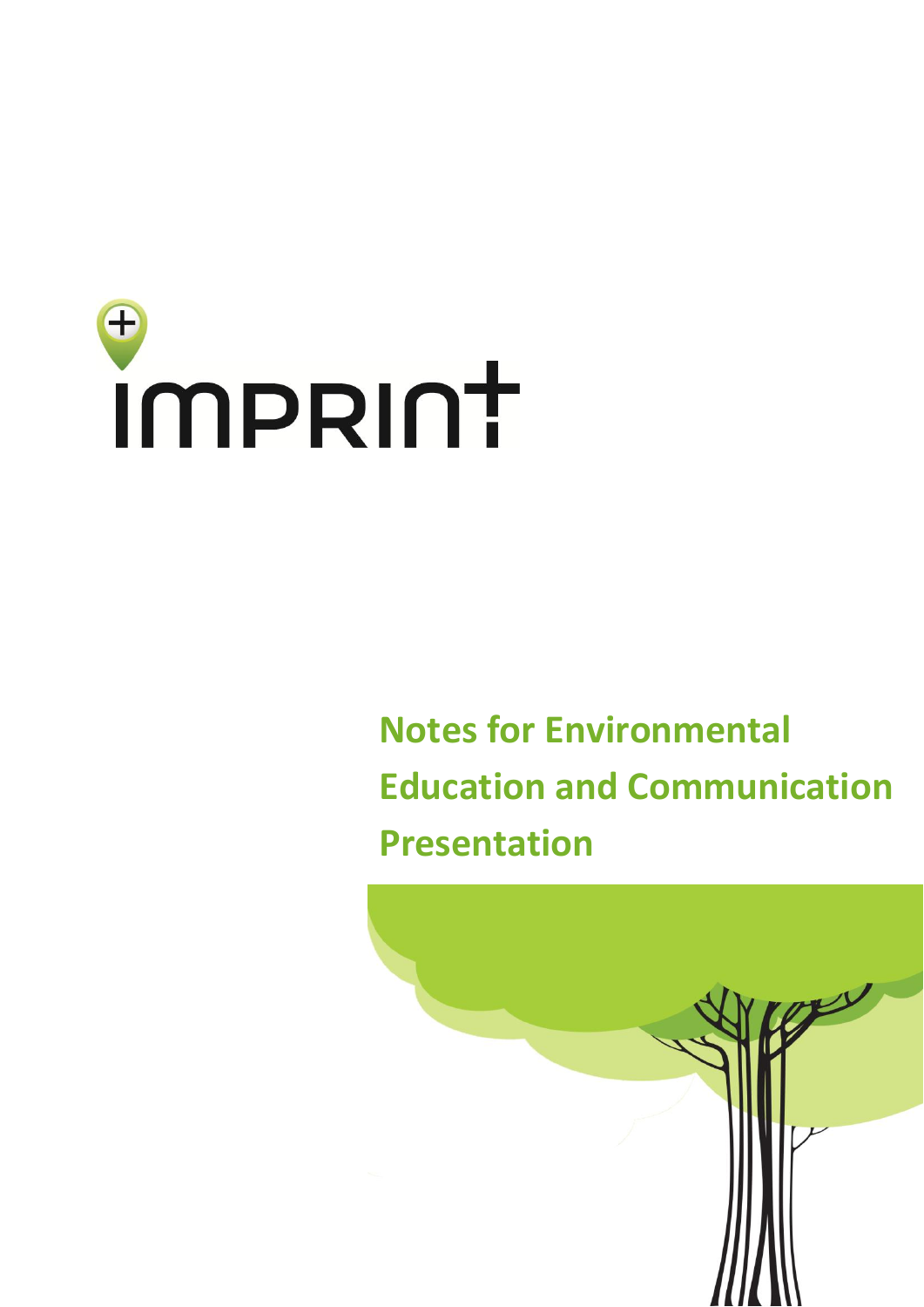





Co-funded by the of the European Union

2015-1-PT01-KA201-012976 This project has been funded with support from the European Commission. This publication [communication] and all its contents reflect the views only of the author, and the Commission cannot be held responsible for any use which may be made of the information contained therein.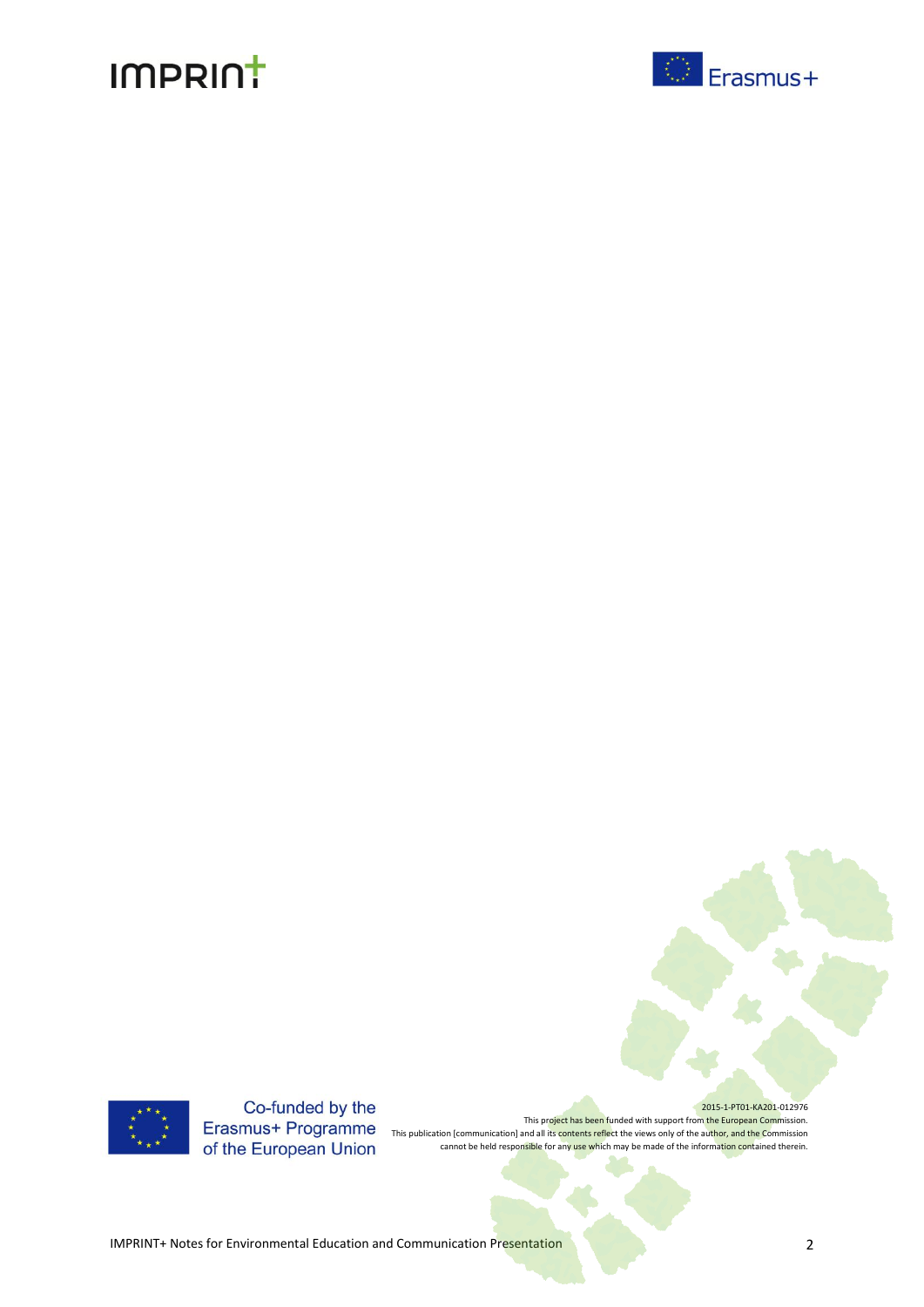



#### **Slide 4**

People who become involved in environmental education often wish to use it to change people's behaviours in relation to the environment.

However, we must be careful or at the very least aware, that there is a line between creating education which can open minds and teach people to think for themselves so they can make better choices, with a fuller and broader understanding of the world and just indoctrination that wishes to replace one belief system with another.

#### **Slide 5**

How do we ask people to care for the environment when they may struggle to take care of themselves financially and practically? Struggle to pay for education, food, rent etc…

Well simply put you dont. We try to offer people an understanding that without a healthy environment we cannot flourish. Some ways of engaging with Nature can help people, financially (energy saving, organic growing) and emotionally (through Nature Connection Programmes)

Finally we must understand that our environment and nature is everywhere and an integral part of everything we do, so if we can facilitate people in understanding that, they can learn about the environment through whatever means they themselves are passionate about, from Architecture to acrobatics, hairdressing to engineering, through technology, art, design, science, politics, business, anything...

#### **Slide 6**

We believe what has been termed Nature Connection to be an essential element in anyone's process of learning about the environment. We can like and see the beauty in a tree without knowing the name of it. We can appreciate how being in nature makes us feel, without an in-depth understanding of ecological systems.

The focus of Nature Connection is about helping people to observe, appreciate and become aware of their emotional response to nature. There are activities that we can use to help strengthen and deepen this connection. However, it does not mean we will all be out there hugging trees... it is a personal journey that is different for every person.